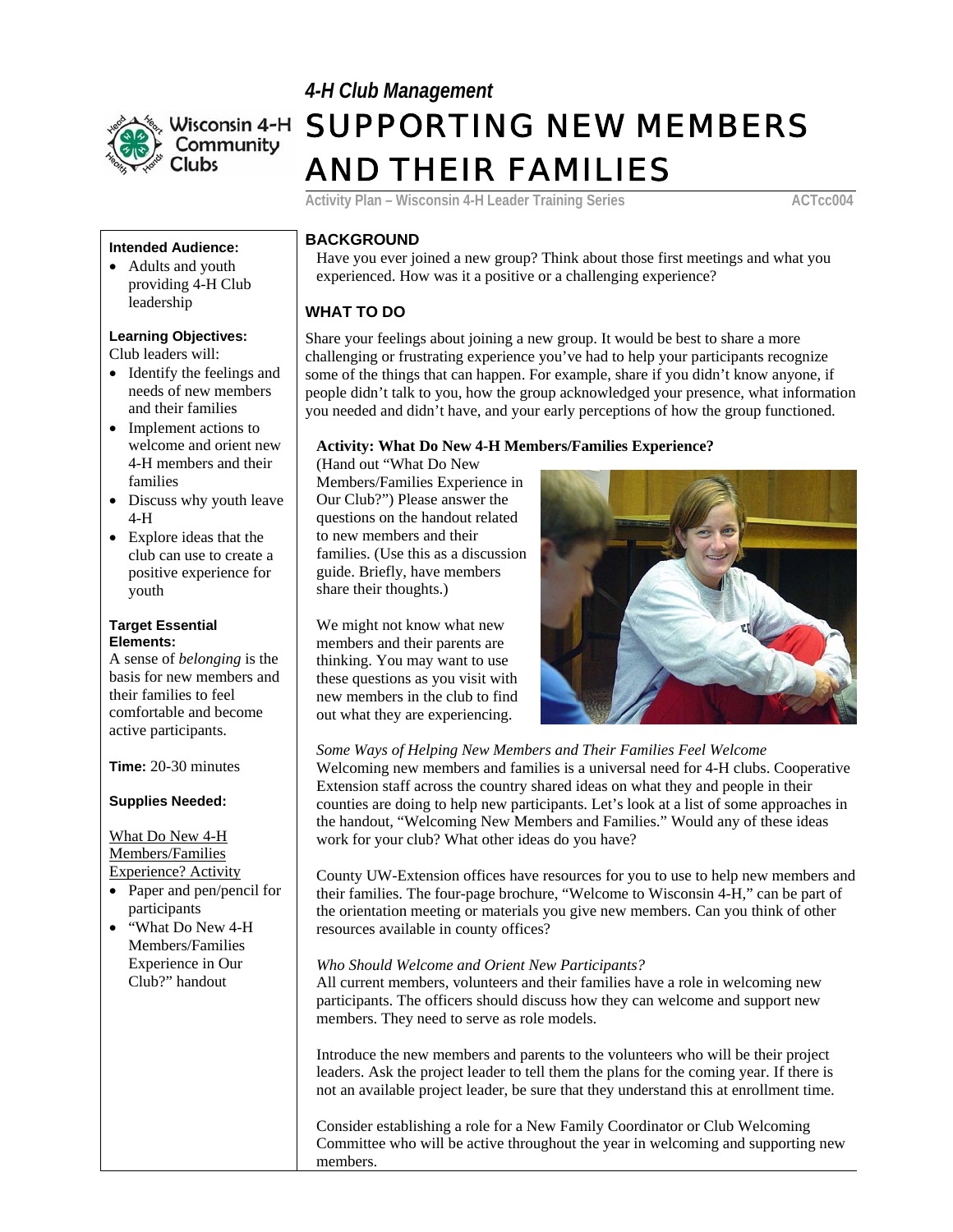#### Handouts

- What Do New Members/Families Experience in Our Club?
- Welcoming New Members and Families
- Welcome to Wisconsin 4-H family brochure (BRO42)
- 4-H DD's Dynamic Duos
- Evaluation
- County orientation and general 4-H information

#### **Do Ahead:**

- Have supplies and handouts ready.
- Recruit someone to record the reflection discussion to use as an evaluation (optional).

#### **Sources:**

- Created by Linda Kustka, Professor Emeritus, Department of Youth Development, UW-Extension.
- Trisha Day and Greg Lampe, "Communication Activities for 4-H Clubs and other Youth Groups," COMMO7, *4-H Youth Development Building Bridges Curriculum*, Department of 4-H Youth Development, UW-Extension: http://cecommerce.uwex. edu/showcat.asp?id=515 2&cto=1.

We'll know we are succeeding in providing a great experience for new participants when they enroll and continue to develop through new 4-H experiences.

#### *Closing*

It takes a team to welcome and orient new participants. Your UW-Extension staff members are part of that team in providing orientation materials, new volunteer orientation, and responding to questions and concerns throughout the year.

4-H Youth Development Extension staff will benefit from your reactions to this session. We appreciate your completing the evaluation.

## **TALK IT OVER**

#### **Reflect:**

- How might youth and their parents feel when joining a 4-H group?
- What's important to new 4-H members?

#### **Apply:**

- What might your club do better or differently to welcome new participants?
- How might your 4-H club use the Feedback Form?

# **ENHANCE/SIMPLIFY**

#### **Enhance:**

- This lesson can be combined with the "Keeping Youth in 4-H: Why Do Some Leave?" and "Keeping Youth in 4-H: Retaining Older Members" lessons.
- Have participants write down their thoughts on the activity handout before the discussion.
- If time allows, involve some 2nd year members and parents to share their experiences, including what helpful things others had done for them during their first year and what they wish had been done differently. Recruit these resource people from a strong club or group where the organization leaders will feel comfortable about being an example.
- Ask if those present would like to go into more depth on member retention approaches used in other places.

#### **Simplify:**

• Use the activity handout as a quick discussion guide without time for the audience to record their thoughts first. Consider asking groups of 2-3 to each take one question and then share their thoughts with the group.

## **EVALUATION**

It is important to use an evaluation that is consistent with your teaching objectives. The short evaluation in the handouts can be modified to meet your needs. An alternative to a written evaluation is to record the Reflection discussion under "Talk It Over." Recruit someone ahead of time to take notes while you are leading the discussion. Remember to share the evaluation results with 4-H Youth Development Extension staff in your county.

## **ADDITIONAL WEB LINKS**

- "Welcome to Wisconsin 4-H" family brochure (BRO42) can be found in English and Spanish at www.uwex.edu/ces/4h/pubs/pubdetails.cfm?publicationid=33.
- "Improving 4-H Operations: Sagging Membership," an idea sheet on member drop out from North Carolina Cooperative Extension Service, can be found at www.nc4h.org/extension/clubs/Lessons/prob04.html.
- See resources and web links from the two related lessons "Keeping Youth in 4-H: Why Do Some Leave?" and "Keeping Youth in 4-H: Retaining Older Members."

*Finalized by the Strengthening 4-H Club Leadership Work Team on September 2005.*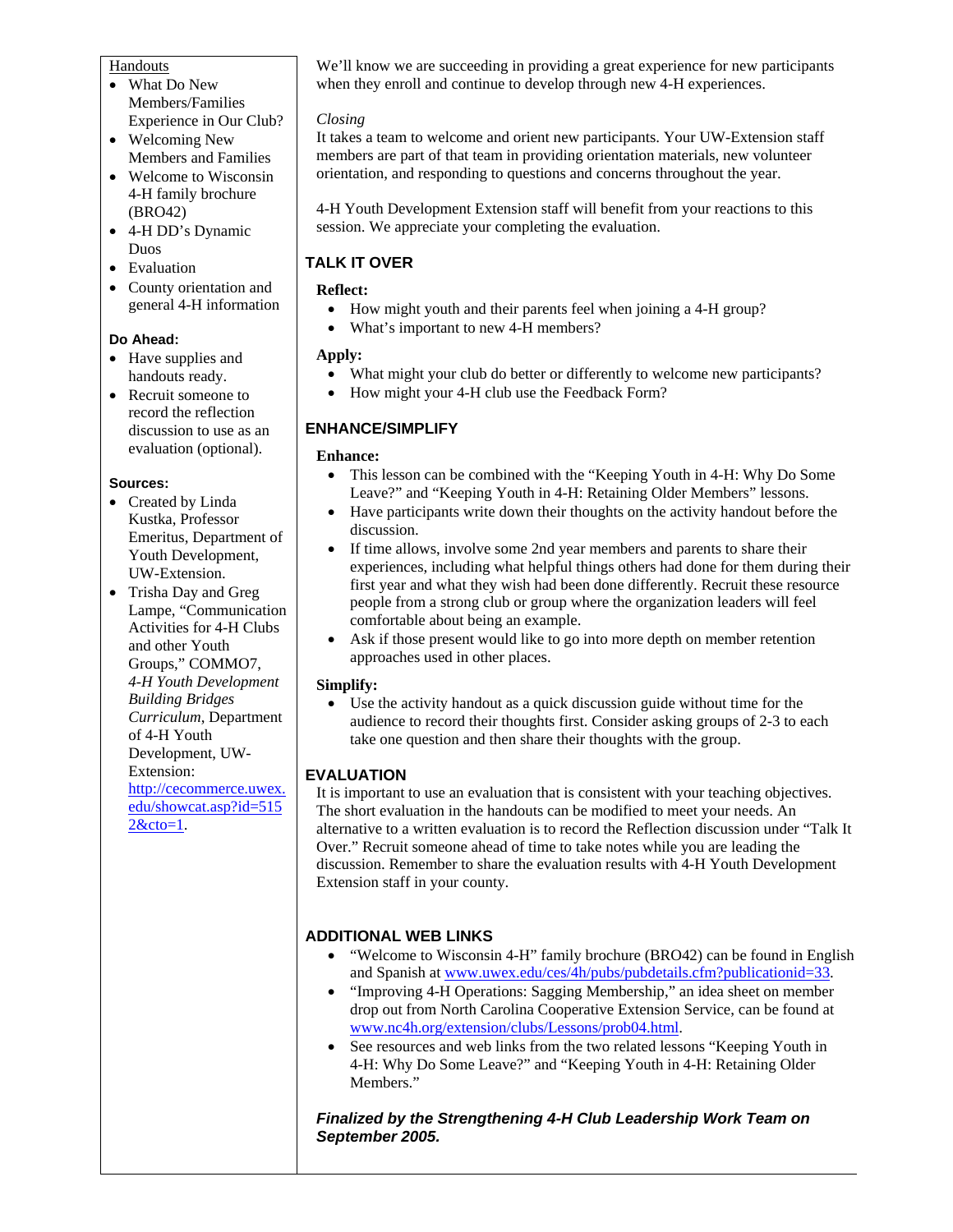

An EEO/AA employer, University of Wisconsin-Extension provides equal opportunities in employment and programming, including Title IX and American with Disabilities (ADA) requirements. © 2005 by the Board of Regents of the University of Wisconsin System. Developed by the Wisconsin 4-H Office, 431 Lowell Hall, 610 Langdon St., Madison, WI 53703. The 4-H name and emblem are federally protected under Title 18 US Code 707.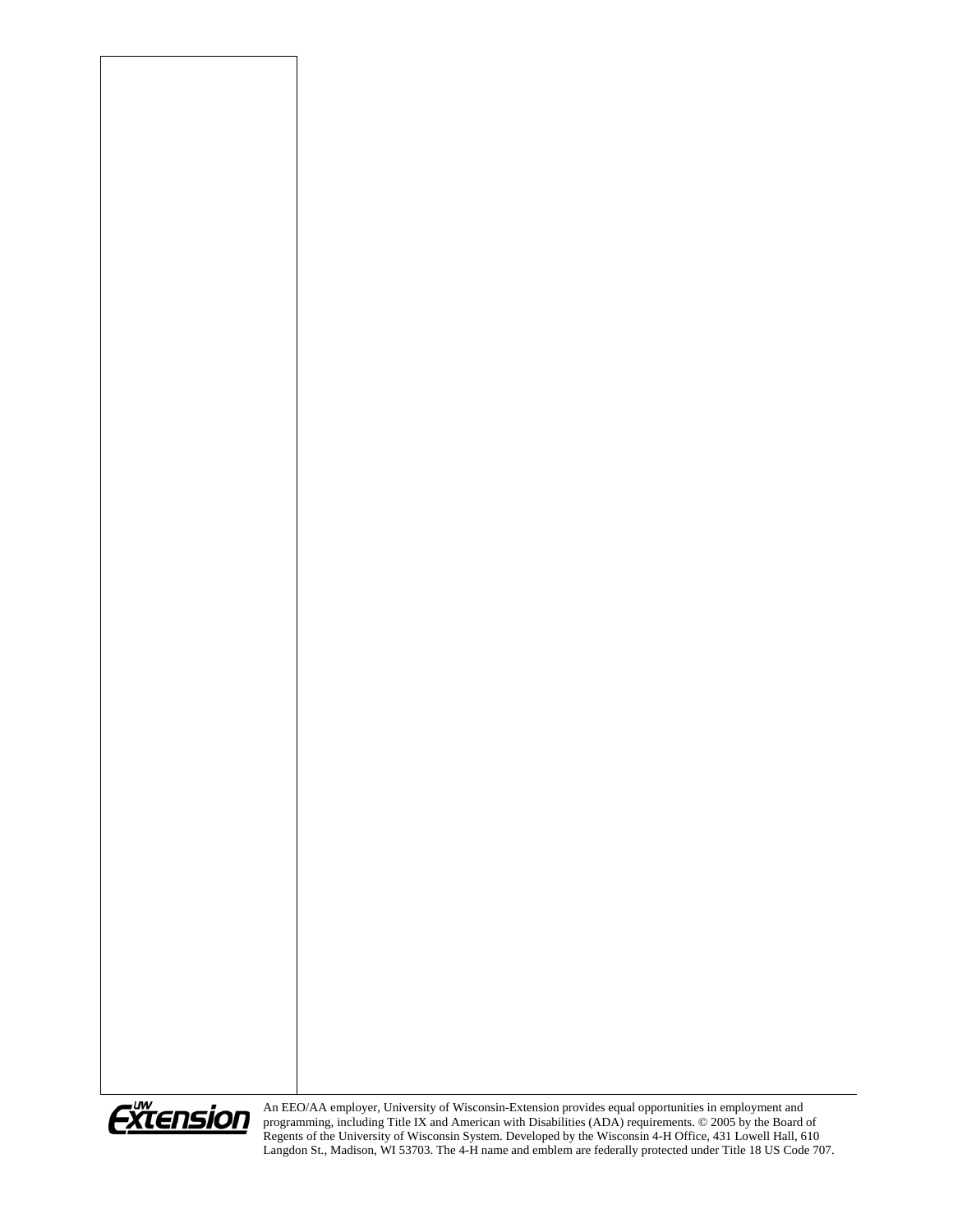# **What Do New Members/Families Experience in Our 4-H Club?**

- 1. How welcome did you and your family feel at your first 4-H club meeting(s)?
- 2. Did you or your family know anyone in the 4-H Club who helped you understand what was happening?
- 3. Were there words used or events/activities talked about that you or your family did not understand? What was confusing? How did you find out the answers to your questions?
- 4. What did you and your family expect to happen in 4-H soon after joining?
- 5. What ideas do you have for helping new members and families feel welcome to the 4-H club?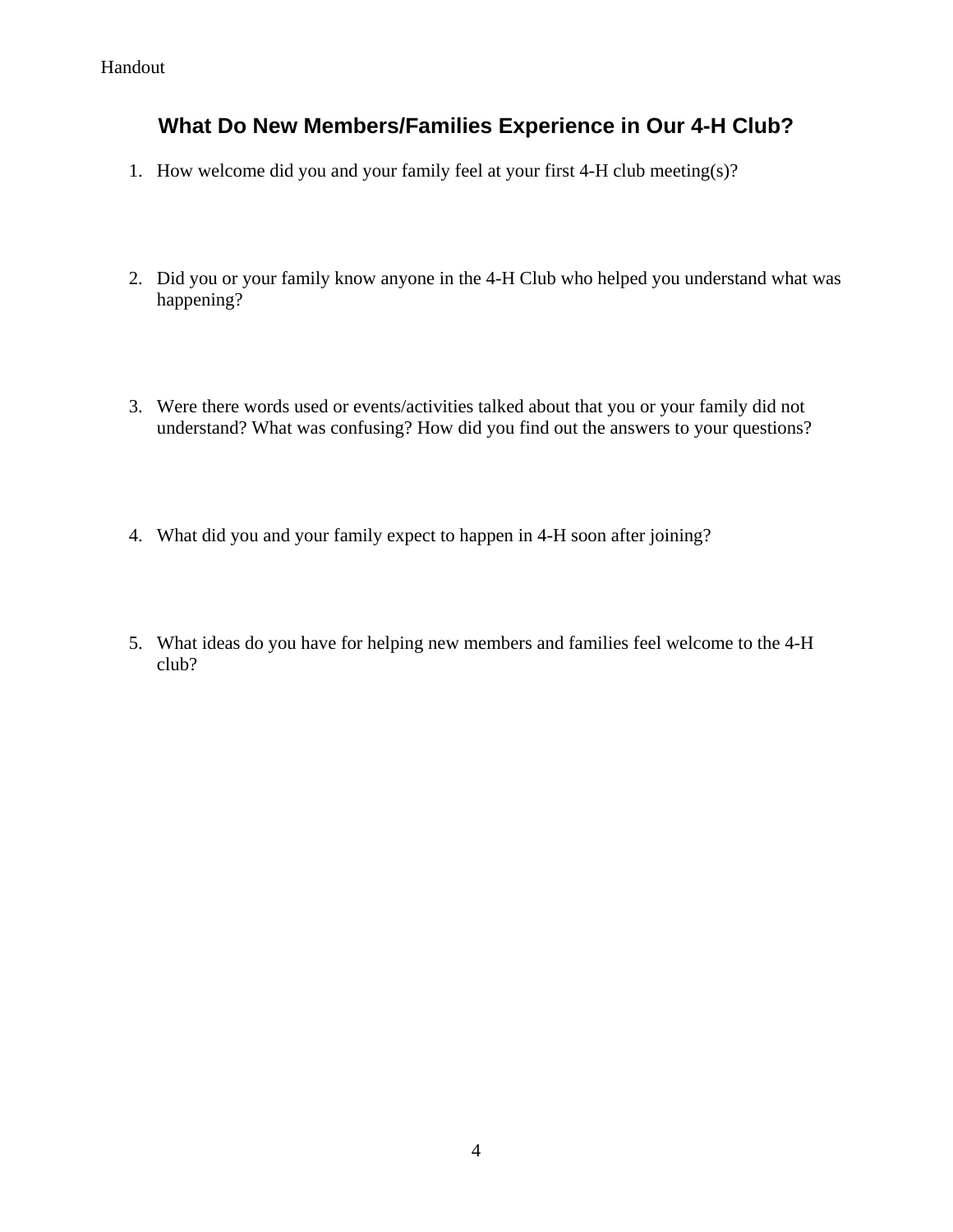# **Welcoming New Members and Families**

- 1. Hold a new member and family orientation before or after one of your regular meetings. Tell them about member and parent involvement opportunities and what the club expects of them. Briefly describe activities coming up. Ask them questions to determine their interests. You will get ideas on how they might help the 4-H club, too. Ask them about their 4-H knowledge and experiences.
- 2. Provide a list of club contacts with phone numbers, e-mail addresses and residence addresses. Provide a copy of the Club Calendar which has 4-H club meeting and activities listed with dates and times. See the sample "4-H Club Calendar Planner" at: www.uwex.edu/ces/4h/clubs/documents/4HClubCalendarPlanner.pdf.
- 3. Give them a 4-H or UW-Extension folder with information on how to contact your UW-Extension office. Suggest they use this folder as a place to keep their club information.
- 4. Do get-acquainted activities frequently at your 4-H club meetings. This helps members and families get to know each other. Even members that know each other benefit from this interaction.
- 5. Establish a standing committee or appointed position to serve as the "Welcoming Committee." Their job is to make sure that new members and family members are greeted at meetings, answer their questions, and get involved in the 4-H club meeting and activities. This should be someone other that the 4-H club leadership team.
- 6. Establish "Dynamic Duos" that pair up newer members with more experienced members who will actively involve the newcomer in the group. For lots of great ideas, see 4-H DD's (Dynamic Duos) in "Communication Activities for 4-H Clubs and other Youth Groups," COMMO7, part of the 4-H Youth Development Building Bridges Curriculum from UW-Extension: http://cecommerce.uwex.edu/showcat.asp?id=5152&cto=1.
- 7. At the end of each meeting, check with the new participants to see if they have any questions or concerns.
- 8. Let the new 4-H parents know that they need to support their children's involvement in the club. Give them some volunteer options to help the 4-H club that will also help them learn more about 4-H. Consider teaming them with a more experienced volunteer.